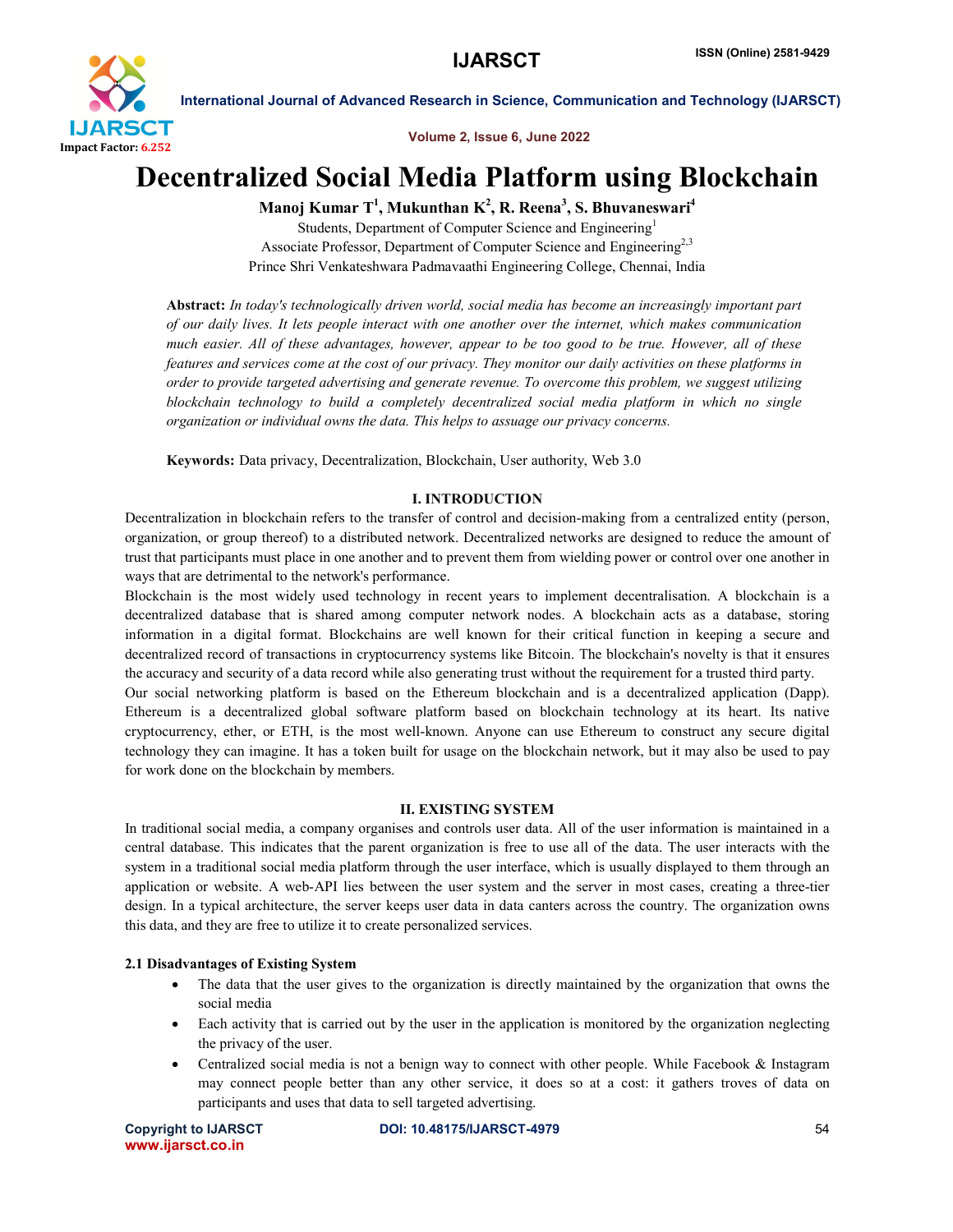

#### Volume 2, Issue 6, June 2022

 Algorithmically curated feeds can increase bias and polarization. Facebook user data shapes algorithms that determine what users see in their news feeds in a way that can present a one-sided, echo-chamber view of the world. A view that only affirms and never challenges our views can increase divisiveness and social unrest.



Fig: 1 Architecture of existing systems

#### 2.2 Proposed System

Here also the user interacts with the system through the user interface that is presented to them through a website. Here the API used is web3. This library interacts with the blockchain instead of a server. This blockchain is not controlled by a single entity. All the processing is carried out on this blockchain through the smart contract. Here the data is stored in the IPFS which is a kind of distributed storage that use hash to store and retrieve data.

#### 2.3 Advantages of our System over the Existing Systems

- A decentralized social network allows users more control. Unlike centralized social networking platforms, federated networks foster independence without a central authority
- Benefits include censorship resistance, ownership over personal data, and improved control over usergenerated content. In other words, users do not accept censorship and insist on having the final say on their content.
- Decentralized social networks have provided another answer to data privacy and security. On federated social networks, users can create accounts without having to link to real-world identities, like email addresses or phone numbers. Furthermore, these networks often rely on public-key cryptography for account security, rather than relying on a single organization to protect user data.



Fig: 2 Architecture of our proposed system

Copyright to IJARSCT DOI: 10.48175/IJARSCT-4979 **55**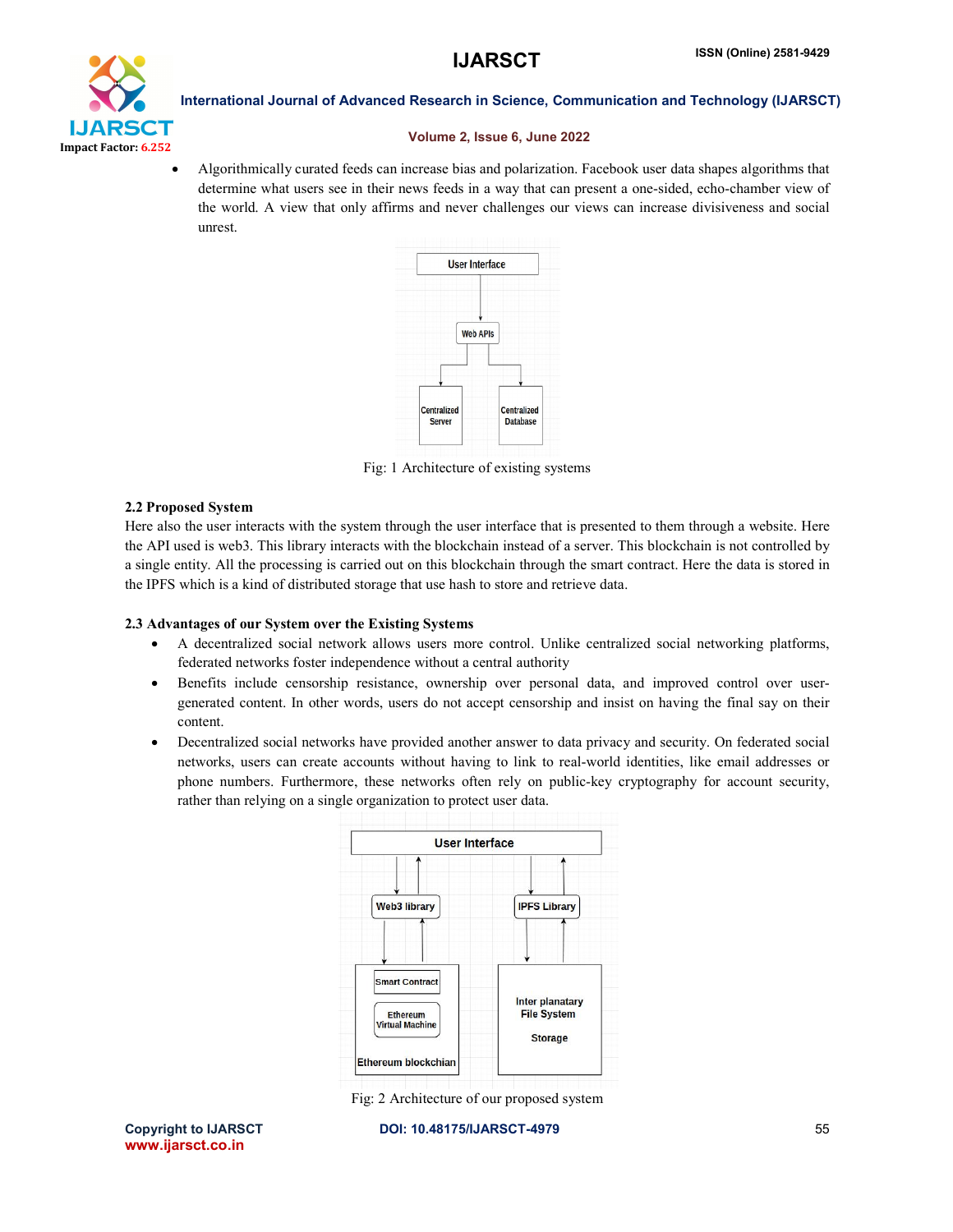

#### Volume 2, Issue 6, June 2022

#### III. SYSTEM ARCHITECURE

The Fig: 3 clearly shows the architecture of our system. As any other web application our platform also works like a normal website but the backend of our system is entirely different from what has been used traditionally.

The front end and the user interface of our system is built using the React frame work of JavaScript. The React framework makes it easy to build a web application very quickly and conveniently. So the frontend of our system is built by following the normal web-development methods. But once we go deep into our system our middle-ware and the backend is totally different from any traditional web application.

The API we are using in our system is a JavaScript web 3.0 framework called Truffle. This framework helps in communicating with a blockchain like Ethereum or Solanium. Truffle framework is a great help to work with Ethereum blockchain. It makes the deployment of smart contract the main functional unit of our system easier. Using this frame work in our system we deploy 2 smart contracts that helps in carrying out two important functions of our application.

The smart contracts helps in making transaction in the ethereum blockchain. Every blockchain has a shared digital ledger that is updated with every transaction that is made on the blockchain. We could say that the smart contracts help the developers to make a transaction and add it to the leger. One of our smart contracts helps in storing the hash of the image that has been stored in the IPFS. And the other helps in tipping crypto coin to the content creators. This smart contract transfers crypto currency form the user's metamask wallet to the content creator's wallet.

The actual storage of the data is done in Interplanetary File System (IPFs). IPFS is a peer-to-peer file-sharing protocol that operates without the need for a central server. The IPFS network is web-based and employs content-addressed storage (CAS) to store and retrieve data based on its content rather than its physical location. This approach is used by IPFS to uniquely identify and retrieve the data requested. When you upload data to an existing protocol node, it's split up into smaller bits, scrambled, and given a unique content identifier (CID), which acts as a fingerprint. This makes storing little chunks of data on the network faster and easier.

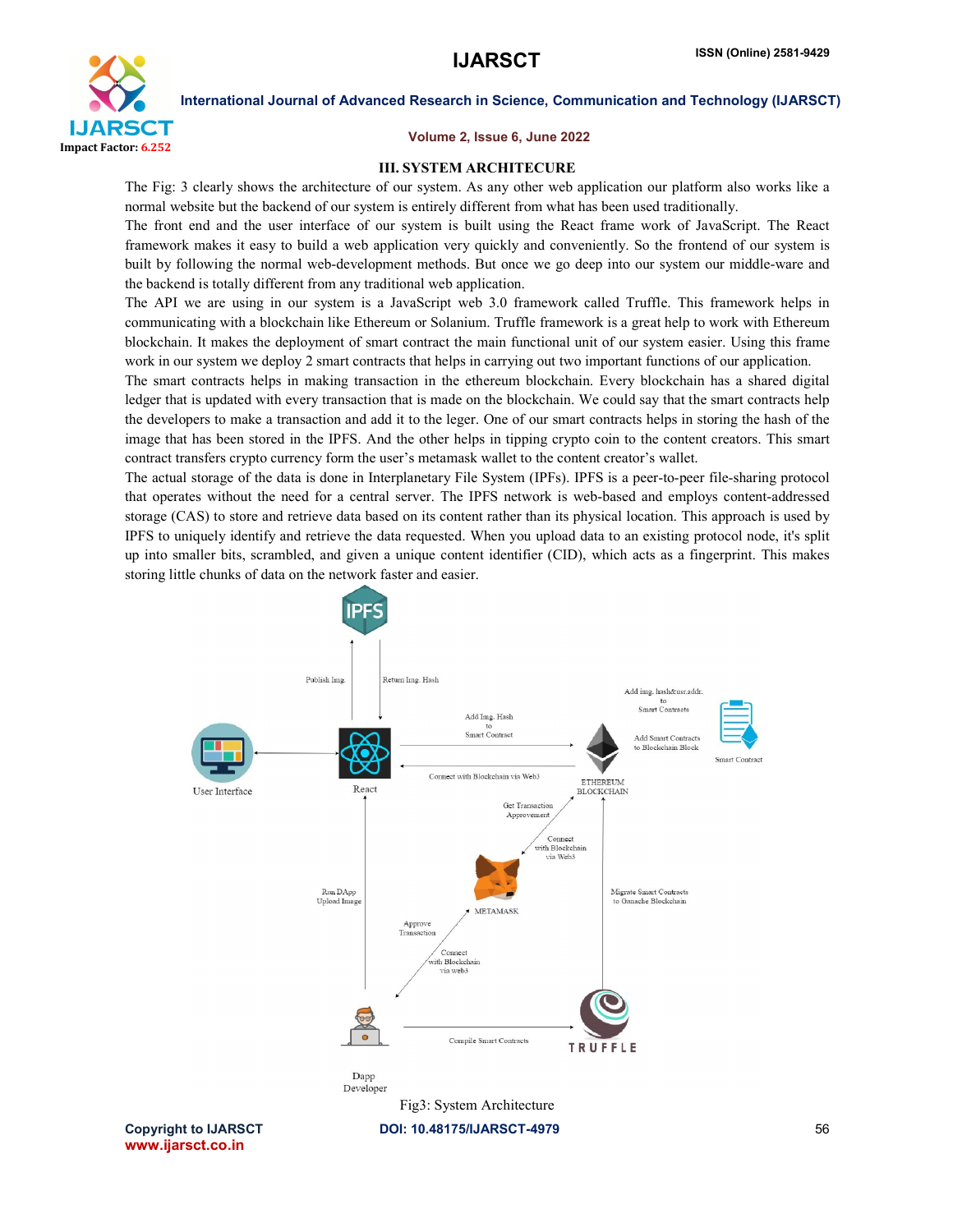

#### Volume 2, Issue 6, June 2022

Other nodes in the network update their nodes to contain a cached copy of the data once the data is published to the network. They can also supply data in the same way as the initial node did. It is up to a node whether to maintain and continue to provide this data or to discard it in order to save memory, for example. A new cryptographic hash (CID) is generated for each new upload of fresh data or prior uploaded data, making each upload to the network unique and resistant to security breaches or tampering. IPFS employs a decentralised naming mechanism to determine the file's name, which is the lengthy CID string, and then uses DNSLink to convert the CID to a more human-readable DNS name.

Once the system publishes the data to the IPFS, a hash is returned. This hash is then stored in the blockchain by using the smart contracts. By doing so we are storing the data in an entirely unbreachable and uncompromisable way. This improves the security of the data greatly. Also, there is no organization that owns the data like other social media platforms. Thus, the data stored is not used by anyone to breach privacy in the name of providing extra convenience service.

#### IV. MODULE DESCRIPTION

### 4.1 Frontend Module

The frontend of our system is a website that is built using React framework. The user is able to select the image that the user wants to upload with a description. The user is able to see their post and the post made by other users in the newsfeed. The post in the newsfeed is sorted by the popularity and the amount tipped to the post. The user can support the creator of their favourite content by tipping Ethereum coin. The user can tip by clicking the tip button on the bottom right of each post.

### 4.2 Storage Module (IPFS)

We have to use MetaMask to access our website. Our social media platform allows users to upload images and descriptions. After uploading, here comes the backend of this site. When a user clicks upload, an API call will be called by this code through JavaScript.

constipfsClient = require('ipfs-http-client')

constipfs = ipfsClient({ host: 'ipfs.infura.io',port:5001,protocol: 'https'})

We use Infura.io to store the image via IPFS. They are like 3rd party providers for an IPFS client. They will manage everything related to the IPFS. The Infura.io IPFS client provider will give us the hash of the image that the user uploads to the social media (Dapp).

#### 4.3 Smart Contract to Upload Image

Our social media (Dapp) will use smart contracts to link or attach an image hash returned by infura.io to the block in the blockchain. Then the smart contract will return a transaction request to the user to pay a gas fee (ETH) for uploading an image to the social media.

If the user process transaction successfully, their ETH will be transferred to the smart contract address  $\&$  the photo will be uploaded. Finally, anyone who visit our social media will be able to see the uploaded image in the newsfeed. If the user didn't process the transaction successfully, the image of the hash will not be linked to the block in the blockchain. Whether the user processes a transaction successfully or not, the uploaded image of the hash will be stored in the infura.io ipfsClient

#### 4.4 Smart Contract for Transferring Crypto

To provide incentive to the content creators we use tipping system where other user can donate cryptocurrency to the creator of their favourite post. To tip 0.0001ETH to the creator, the user can click the Tip button on the bottom right of each post.

Now, the system calls the smart contract and the smart contract returns a transaction request to the user. When a transaction is "done," it refers to the transfer of 0.001 ETH from the tipper's wallet to the creator of the content via smart contract.